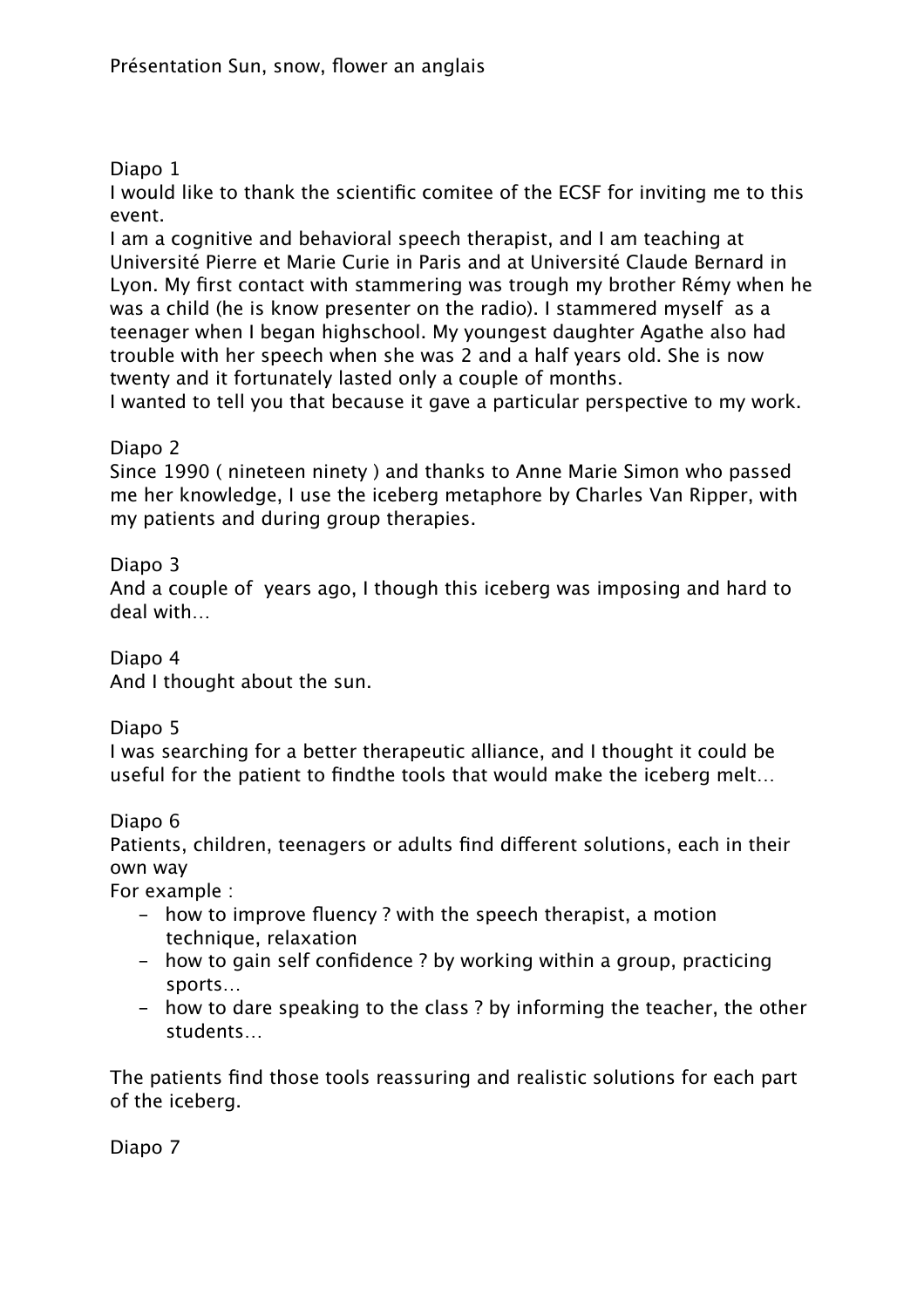Présentation Sun, snow, flower an anglais

But we have to stay realistic and we all know that the iceberg can also become bigger. Even if I really am an optimistic person, we have to be careful…

The snow can be dangerous…

Diapo 8

Tiredness, hunger, stress, bad results at school, un- informed teachers can be negative aspects…

Diapo 9

This concept is quite easy to use, with small kids at school as well as with adults.

Diapo 10

This is a complete iceberg, easy to draw on a paper board

Diapo 11

And when the sun is shining, the iceberg melts and the snow changes into rain, and beautiful flowers can grow…

I think of Aurélien, who is a 20 years old student in engineering, and who gave me the idea of this flower :

« Why do we always talk about the negative sides of stammering ? Why don't we talk about the qualities that we have, despite or thanks to our stammering, and that we also developed thanks to therapy ? » I though this was so true that I decided to invent this flower.

Diapo 12

Aurélien has enough self confidence to talk about his qualities, but it's not the case for every patient.

Diapo 13

So, we have to arouse these qualities to reinforce them !

Diapo 14

This is possible in individual sessions but it's much more efficient in group sessions.

Diapo 15

The mirror effect of the group is valuable. It helps the more inhibited people and the patients who are simply not aware of their qualities.

Diapo 16

The stammering flower can also be drawn during sessions with the child and his family. The parents, brothers and sisters' opinion of the child can quickly change. The flower can heal many injuries…

Diapo 17